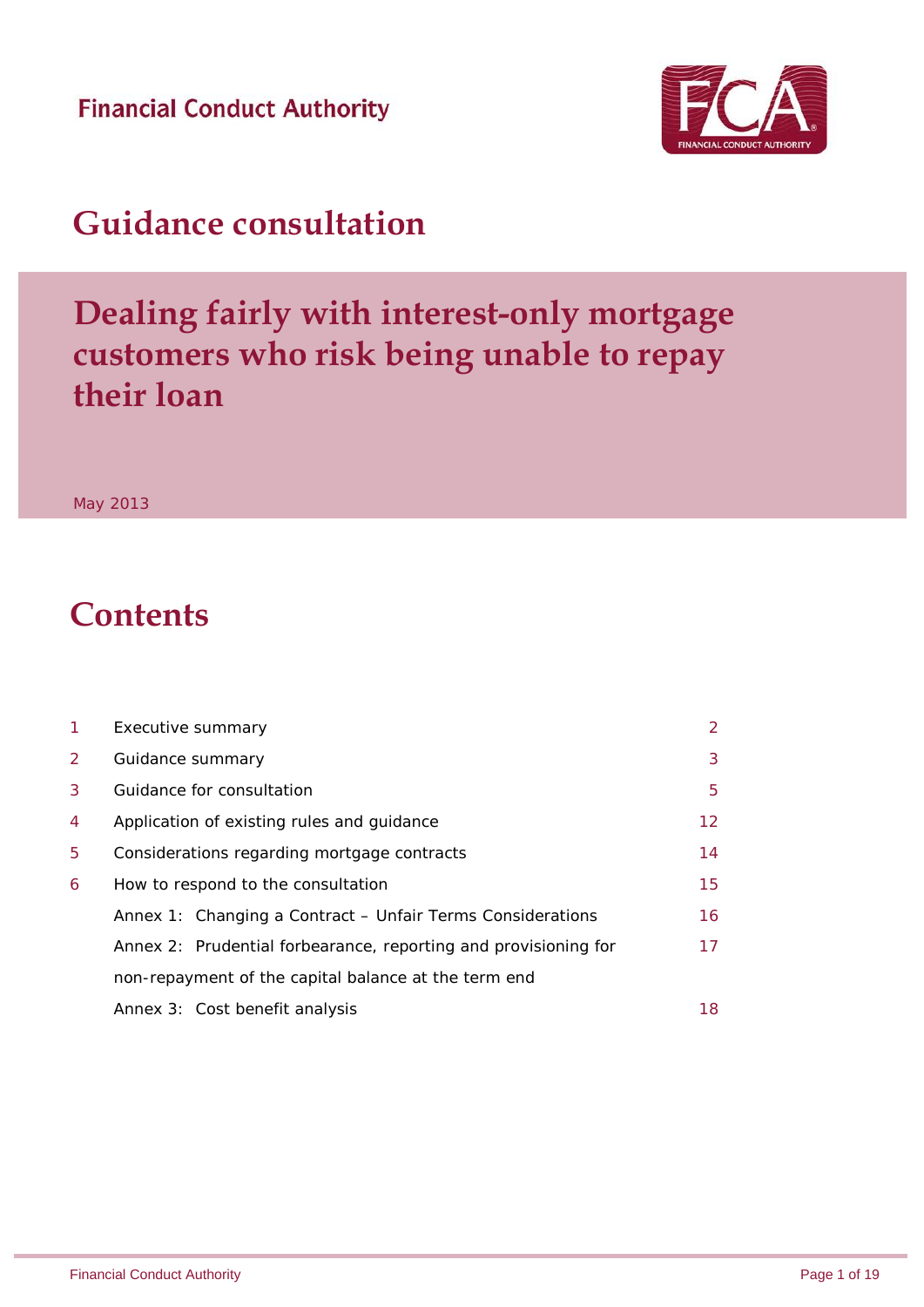# *1 Executive summary*

- 1.1 We wanted to understand the risks to consumers when interest-only mortgages reach maturity and borrowers do not have the capital to repay the balance due. And we wanted to develop – with the industry – ways of tackling this issue. As the industry has been seeking a steer from us on this area, we are setting out this guidance to help residential mortgage lenders and third-party administrators.
- 1.2 We conducted a thematic review on the maturity of interest-only mortgages. We did this by:
	- analysing the size, scale and time horizon of future maturities of interest-only mortgages;
	- understanding consumers' readiness for the repayment event and the management of any potential shortfall;
	- conducting a sample review of firms' strategies, policies and practices for interestonly mortgages; and
	- reviewing how our Rules and Principles apply for post maturity interest-only mortgages.

We have published the findings of the first two points on our website [\(Experian report](http://www.fca.org.uk/your-fca/documents/research/residential-interest-only-mortgages) and [GfK report\)](http://www.fca.org.uk/your-fca/documents/research/interest-only-mortgages-gfk)*.* This guidance consultation contains the findings of our analysis of the last two areas.

- 1.3 Our review of firms' strategies, policies and practices covered eight lenders (23 mortgage brands), representing approximately 40% of the UK interest-only residential mortgage market (i.e. excluding buy-to-let mortgages). We found that the industry is engaged with the interest-only maturity risk and that firms are generally endeavouring to treat customers fairly, but are at different stages of engagement with the maturity risk.
- 1.4 The guidance is based on the findings from the firm review, as well as other industry practice information we have received; it sets out what we expect firms to do to ensure the fair treatment of customers who are unable to repay the capital sum at the end of the term. For clarity and completeness, we have also included our views on the application to this issue of our existing rules and guidance.
- 1.5 We recognise that customers remain responsible for repaying their mortgages, that repayment of the capital at the end of term is a contractual requirement, and that firms are not obliged to offer options at maturity.
- 1.6 This guidance relates to the 'back book' of existing residential interest-only mortgages. Separately, under our Mortgage Market Review, $<sup>1</sup>$  $<sup>1</sup>$  $<sup>1</sup>$  new rules for new mortgage contracts</sup> will come into effect in April 2014. The enhanced lending standards included in the new rules are expected to reduce the risk of future maturity issues occurring.

<span id="page-1-0"></span><sup>1</sup> [PS12/16](http://www.fca.org.uk/your-fca/documents/policy-statements/fsa-ps12-16) (*Mortgage Market Review: Feedback on CP11/31 and final rules*), published October 2012.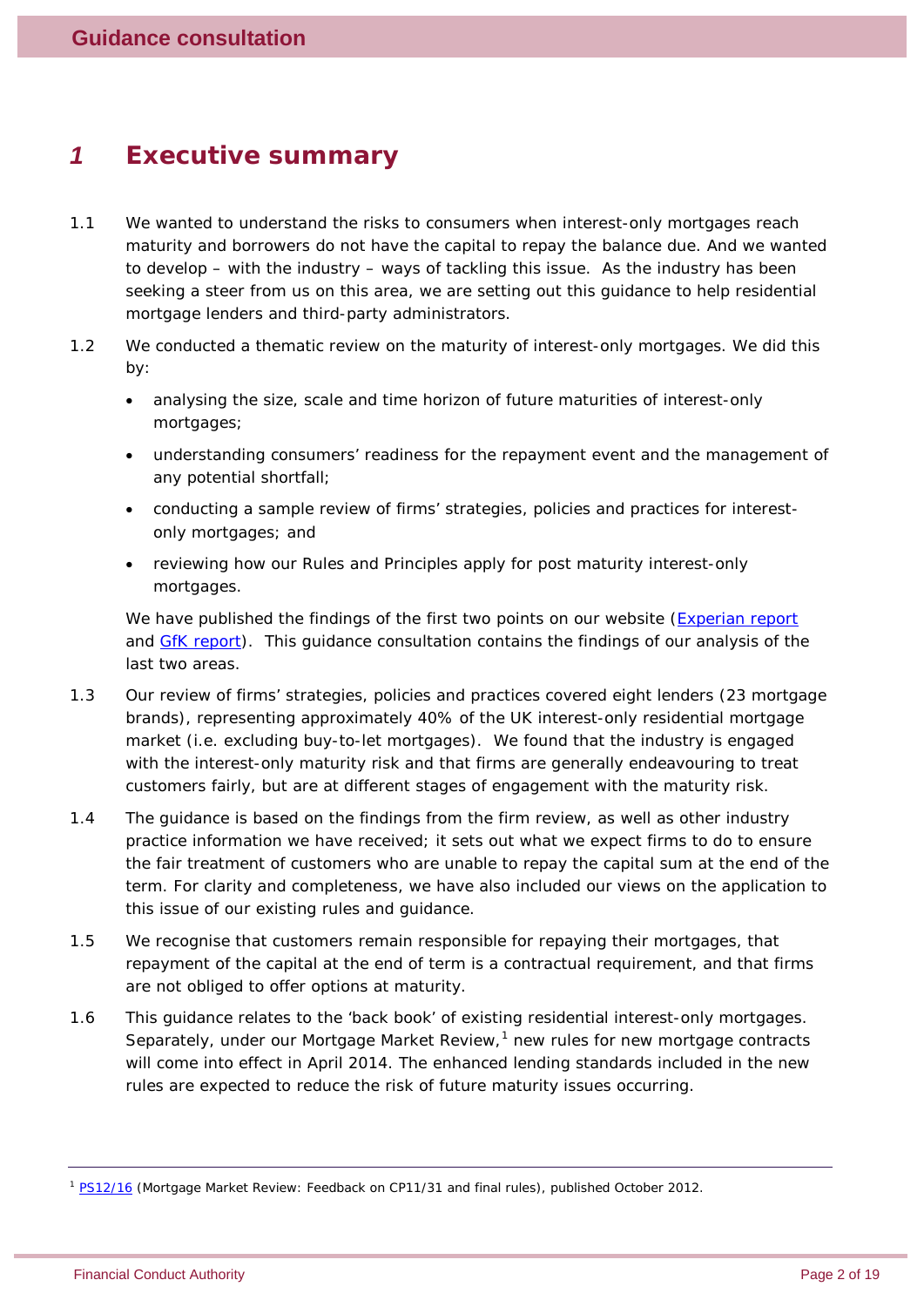### *2 Guidance summary*

- 2.1 This guidance sets out what we expect firms to do to ensure the fair treatment of customers who are unable to repay the capital sum at the end of the term, and to minimise the risk of non-repayment through early and effective consumer engagement over the mortgage term.
- 2.2 We acknowledge that customers are responsible for repaying their loans. However, to act in line with Principle  $6<sup>2</sup>$  $6<sup>2</sup>$  $6<sup>2</sup>$  a firm 'must pay due regard to the interests of its customers and treat them fairly'. To demonstrate this in the context of existing residential interest-only mortgages, firms could do the following:
- 2.3 Governance
	- a Have a **written strategy** setting out the firm's policy and procedural framework for managing mortgage loans that may not be repaid in full at the end of the term.
	- b **Consider what options can be offered** to interest-only customers, either during the mortgage term or at maturity, demonstrating why the firm offers some options and not others.
	- c Provide procedural **guidance for front-line staff** on how to execute the firm's policy with appropriate **monitoring** to ensure fair and consistent consumer outcomes.
	- d Collate **enough management information** to enable the firm to monitor its interest-only back book and review the performance of mitigation actions taken during the mortgage term or after maturity.
- 2.4 Action to protect consumers
	- a **Communicate early and frequently** according to the potential risk of nonrepayment within the firm's mortgage book, communicating more regularly as customers approach the end of the mortgage term.
	- b Give customers **enough time to consider maturity options**, especially if the firm's range of options is limited or if customers must meet specific criteria to be eligible; customers may wish to consider other options and should be given enough time to do so.
	- c Assess **affordability** if any variation to an existing mortgage significantly increases the monthly payment or where the revised terms extend the loan into retirement.

<span id="page-2-0"></span><sup>&</sup>lt;sup>2</sup> Principle 6 of the FCA's **Principles for Businesses** states that 'a firm must pay due regard to the interests of its customers and treat them fairly.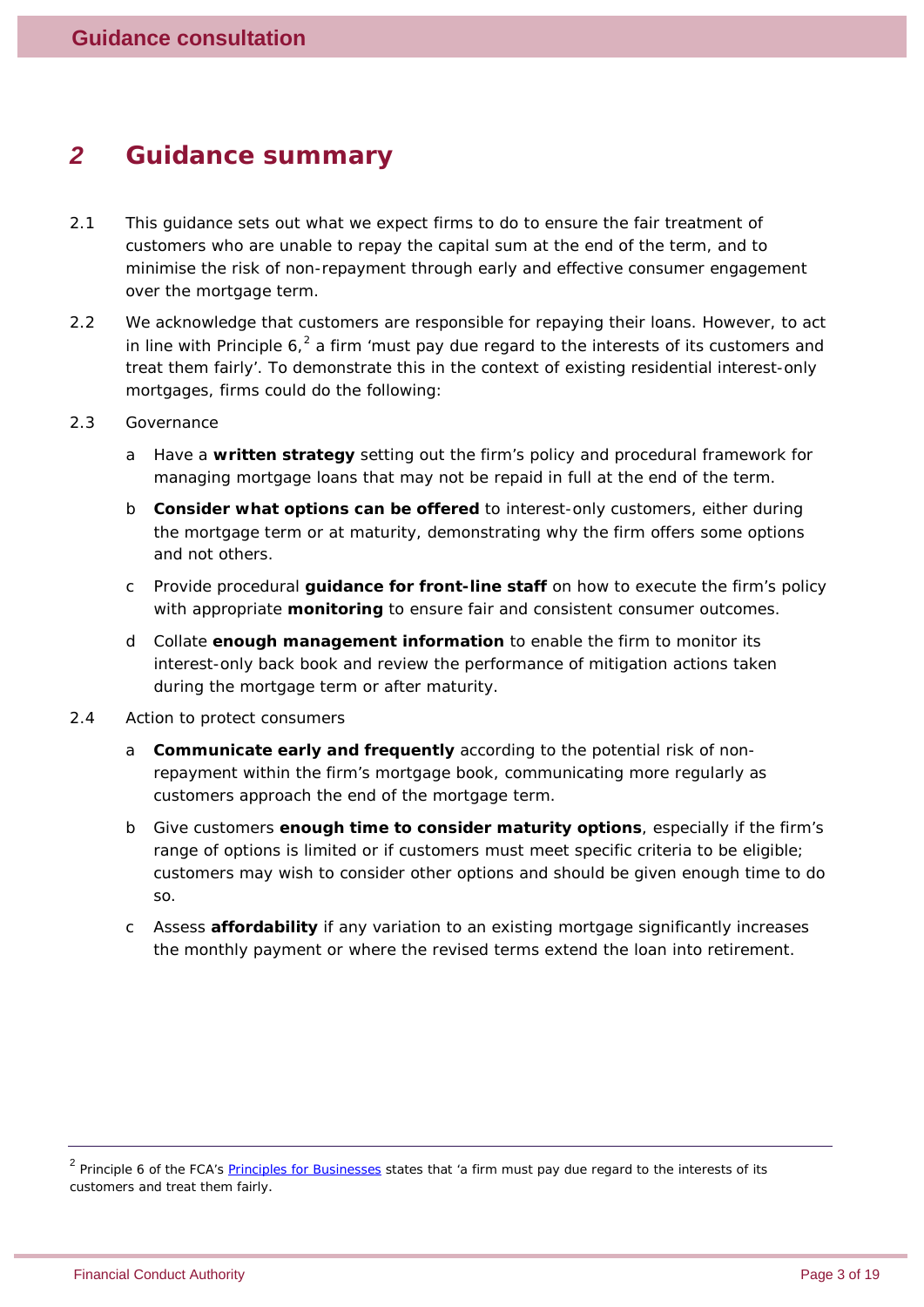d **Consider MCOB 11.8.1E**[3](#page-3-0) **.** Some interest-only customers may be unable to change their mortgage or move to a different provider. Firms should be able to demonstrate how they have complied with Principle 6 (Customers' interests) in their treatment of such 'trapped' customers. For instance, they should not unfairly charge them a higher rate of interest than other customers to exploit the fact that they are unable to exit the mortgage.

#### **Who does our guidance relate to and what do we expect firms to do?**

- 2.5 This guidance is primarily aimed at residential mortgage lenders and third-party administrators of residential mortgages.
- 2.6 We expect firms to act in line with Principle 6 when dealing with interest-only mortgage customers. This guidance sets out the FCA's views on how firms can act in accordance with Principle 6 to achieve a fair outcome for their customers. It is not intended as a prescribed course of action and is not the only way firms can act to abide by Principle 6.
- 2.7 To provide more detailed insight to firms on our expectations, we also give examples of some good and poor practices based on our findings from our thematic review.
- 2.8 In addition, it clarifies when the requirements of our Mortgages and Home Finance: Conduct of Business sourcebook [\(MCOB\)](http://www.fshandbook.info/FS/html/FCA/MCOB) apply.

<span id="page-3-0"></span><sup>3</sup> [MCOB 11.8.1E](http://www.fshandbook.info/FS/html/FCA/MCOB/11/8) states 'where a customer is unable to:

<sup>(1)</sup> enter into a new regulated mortgage contract or home purchase plan or vary the terms of an existing regulated mortgage contract or home purchase plan with the existing mortgage lender or home purchase provider; or (2) enter into a new regulated mortgage contract or home purchase plan with a new mortgage lender or home purchase provider; the existing mortgage lender or home purchase provider should not (for example, by offering less favourable interest rates or other terms) take advantage of the customer's situation or treat the customer any less favourably than it would treat other customers with similar characteristics. To do so may be relied on as tending to show contravention of Principle 6 (Customers' interests).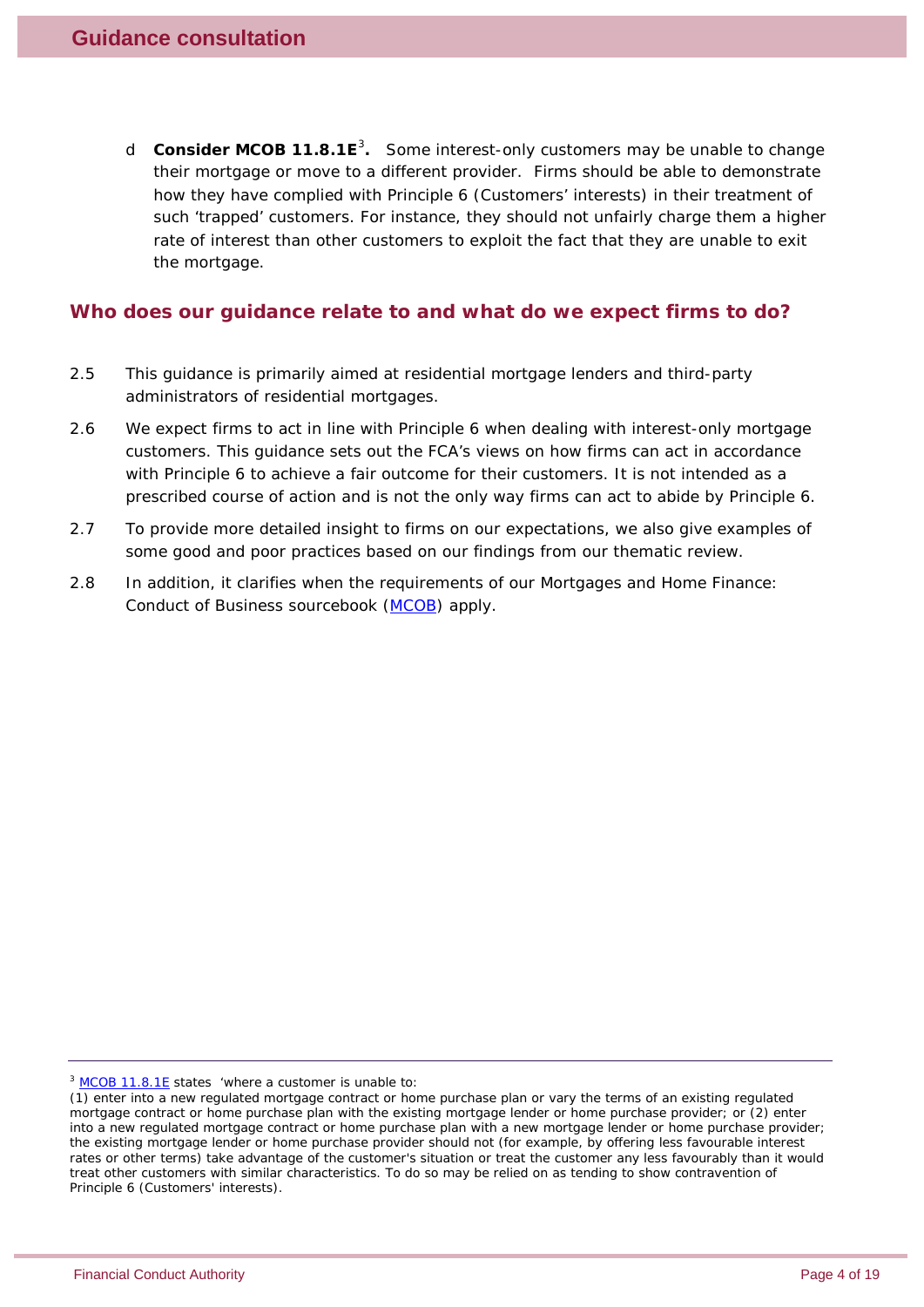## <span id="page-4-1"></span>*3 Guidance for consultation*

3.1 This section sets out our expectations for firms in dealing with mortgage customers who may be unable to fully repay their loan at the end of the mortgage term, and provides examples of good and poor practices we identified.

#### **Governance**

- 3.2 Firms must comply with SYSC  $4.1.1R<sup>4</sup>$  $4.1.1R<sup>4</sup>$ . One way to do this would be to have a written strategy setting out the firm's policy and procedural framework for the management of mortgage loans that may not be repaid in full at the end of the term. The firm's policy approach and procedural framework should be clearly defined and approved by senior management.
- 3.3 As stated above, we recognise that customers are responsible for repaying their loans, repayment of the capital at the end of term is a contractual requirement and that firms are not obliged to offer options at maturity.
- 3.4 Under Principle 6, however, and in line with good industry practice, firms should consider what options they are able to offer customers who find themselves unable to repay the capital at the end of the term or express to the firm that they may be unable to do so. Firms should be able to demonstrate the options they have considered and why certain options are not being offered (if applicable).
- 3.5 Examples of potential options which firms could consider either before or after the mortgage matures are listed below, but this list is not exhaustive and firms can abide by Principle 6 in other ways:
	- a switching the mortgage to a full, or part, capital repayment basis;
	- b extending the mortgage term incorporating a switch to a full, or part, capital repayment basis;
	- c extending the mortgage term to provide more time to repay the capital outstanding or to sell the property;
	- d accepting overpayments to reduce the end-of-term balance;
	- e combining part redemption and any of the above;
	- f extending the mortgage term on an interest-only basis; and
	- g combining any of the above.
- 3.6 We recognise options offered to customers may not entirely resolve the repayment problem but may improve the situation for the customer.

<span id="page-4-0"></span><sup>&</sup>lt;sup>4</sup> [SYSC 4.1.1R](http://www.fshandbook.info/FS/html/FCA/SYSC/4/1) states 'a firm must have robust governance arrangements, which include a clear organisational structure with well defined, transparent and consistent lines of responsibility, effective processes to identify, manage, monitor and report the risks it is or might be exposed to, and internal control mechanisms, including sound administrative and accounting procedures and effective control and safeguard arrangements for information processing systems'.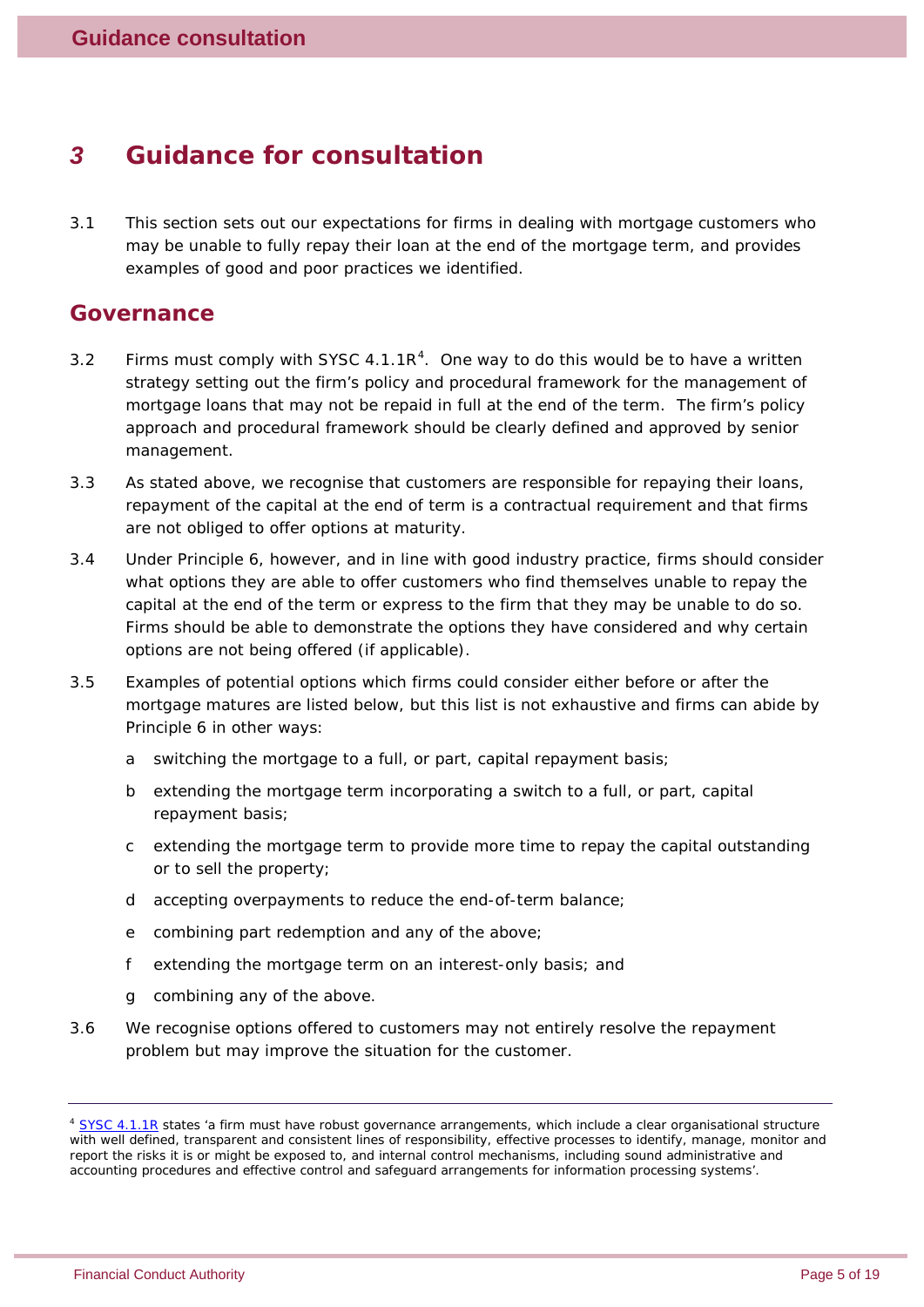3.7 We expect firms to give customers enough time to consider the pre- or post-maturity options available to them (including any specific eligibility criteria) or to make alternative arrangements. This also applies when no maturity options are offered to customers.

| <b>Good practice</b>                                                                                                                                                               | Poor practice                                                                                                                                                               |
|------------------------------------------------------------------------------------------------------------------------------------------------------------------------------------|-----------------------------------------------------------------------------------------------------------------------------------------------------------------------------|
| Governance                                                                                                                                                                         |                                                                                                                                                                             |
| A written strategy setting out the policy<br>and procedural framework for the                                                                                                      | No written strategy in place.                                                                                                                                               |
| management of mortgage loans not repaid<br>in full at the loan term end, with defined<br>ownership and senior management sign-                                                     | Inconsistent options applied for<br>customers in similar situations.                                                                                                        |
| off.                                                                                                                                                                               | No designated ownership of the<br>governance framework.                                                                                                                     |
| Where firms are not offering certain                                                                                                                                               |                                                                                                                                                                             |
| options to customers, the reasons for this<br>are fully documented.                                                                                                                | Interest-only back book strategies that<br>rely on attrition rates not aligned to<br>the current mortgage market.                                                           |
| Interest-only strategy options                                                                                                                                                     |                                                                                                                                                                             |
| Switching the mortgage to a full, or part,<br>capital repayment basis after checking<br>customer's affordability and with the<br>customer's agreement.                             | Insufficient time given to customers to<br>consider options or to make alternative<br>arrangements. In particular, when no<br>maturity options are offered to<br>customers. |
| Overpayments are accepted to reduce the<br>end-of-term balance.                                                                                                                    |                                                                                                                                                                             |
| Extending the mortgage term to provide<br>more time to repay the loan outstanding<br>(where appropriate to the customer's<br>circumstances).                                       |                                                                                                                                                                             |
| Facilitating switching to alternative<br>products or repayment arrangements,<br>where it is in the customer's interest, by<br>waiving normal fees and charges that<br>would apply. |                                                                                                                                                                             |

#### *Examples of good and poor practice - governance*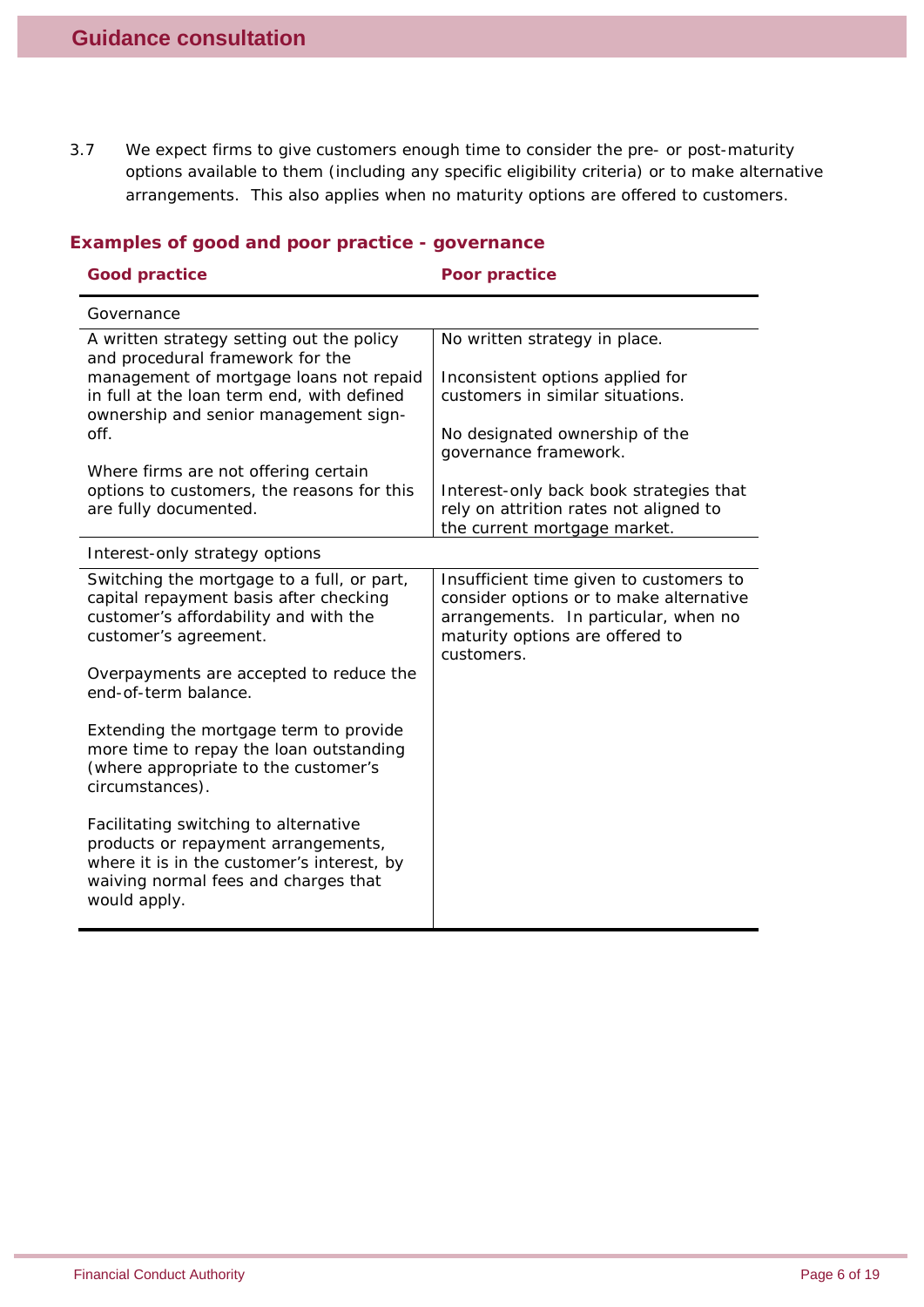#### **Documented guidance framework**

- 3.8 Firms are expected to have in place written guidance for front-line staff which ensures a consistent approach but which meets the individual needs of customers.
- 3.9 The policy should differentiate the options/communication strategy for customers in arrears or under forbearance arrangements.
- 3.10 It is important that front-line staff have enough knowledge and training to be able to deal with customers who have interest-only mortgages. They must ensure any options they offer customers are plausible according to the customer's individual circumstances, not only at maturity of the loan but also if problems with the customer's repayment strategy are identified at any point during the mortgage term.
- 3.11 Firms must comply with SYSC 4.3.1 $R^5$  $R^5$ . One way of doing this is have in place sufficient monitoring to ensure staff (and third parties, if applicable) are adhering to the firm's interest-only maturity policy and to ensure customers are being dealt with fairly and consistently.<sup>[6](#page-6-1)</sup>
- 3.12 Sometimes varying the existing mortgage significantly increases the monthly payment (for example, if all or part of the mortgage is changed to a repayment basis), or extends the loan period into retirement. When this happens, we expect a firm to reassess the customer's ability to afford the revised regulated mortgage contract in line with its written policy.
- 3.13 So if a firm has the right under the contractual terms of the mortgage to change it unilaterally from an interest-only to a capital repayment basis, we would not expect it to do that unless it has taken reasonable steps to first contact and agree this action with the customer. It must also have considered whether the customer can in fact afford the increased payments. (Further information on unfair terms considerations is in [Annex 1\)](#page-15-0).
- 3.14 Under Principle 6, we would expect to see firms proceed with repossession action as a last resort and only after the customer's circumstances have been assessed and all available options considered. As such, firms should be able to demonstrate they have tried to discuss and agree alternatives to repossession and have given customers enough time to make alternative arrangements.
- 3.15 Firms should consider our prudential forbearance, reporting and provisioning requirements for non-repayment of the capital balance at the term end. (Further information is available in [Annex 2\)](#page-16-0).

<span id="page-6-0"></span><sup>&</sup>lt;sup>5</sup> [SYSC 4.3.1R](http://www.fshandbook.info/FS/html/FCA/SYSC/4/3) states 'a firm (with the exception of a sole trader who does not employ any person who is required to be approved under section 59 of the Act (Approval for particular arrangements)), when allocating functions internally, must ensure that senior personnel and, where appropriate, the supervisory function, are responsible for ensuring that the firm complies with its obligations under the regulatory system. In particular, senior personnel and, where appropriate, the supervisory function must assess and periodically review the effectiveness of the policies, arrangements and procedures put in place to comply with the firm's obligations under the regulatory system and take appropriate measures to address any deficiencies.

<span id="page-6-1"></span><sup>[</sup>Note: article 9(1) of the MiFID implementing Directive and articles 9(1) and 9(3) of the UCITS implementing Directive]'. <sup>6</sup> Where advice is given, firms will require permission to give advice on mortgages.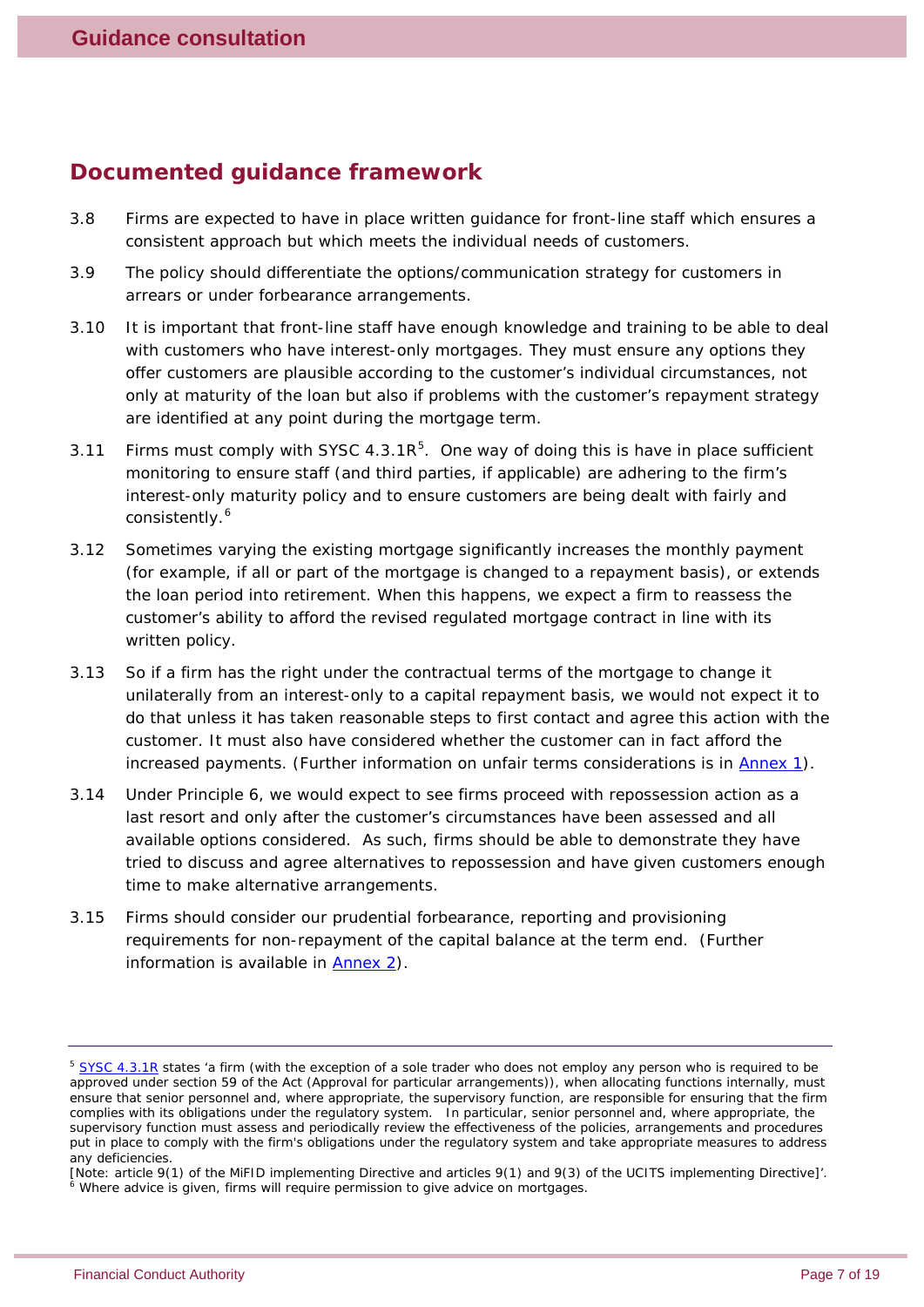|  |  |  | Examples of good and poor practice - documented guidance framework |  |
|--|--|--|--------------------------------------------------------------------|--|
|  |  |  |                                                                    |  |
|  |  |  |                                                                    |  |

| <b>Good practice</b>                                                                                                                                                                                                                      | <b>Poor practice</b>                                                                                                                                                                                                              |  |  |  |  |
|-------------------------------------------------------------------------------------------------------------------------------------------------------------------------------------------------------------------------------------------|-----------------------------------------------------------------------------------------------------------------------------------------------------------------------------------------------------------------------------------|--|--|--|--|
| Documented guidance framework                                                                                                                                                                                                             |                                                                                                                                                                                                                                   |  |  |  |  |
| Written policy and procedural guidance for<br>front-line staff to ensure a consistent<br>approach <sup>7</sup> , including:<br>Giving customers options that are<br>$\circ$<br>plausible and appropriate to the                           | Unilateral conversion to a repayment<br>mortgage with no understanding of<br>customers' circumstances and their<br>likely ability to repay.                                                                                       |  |  |  |  |
| customer's individual circumstances,<br>both before and after maturity.<br>An assessment of the customer's<br>$\circ$<br>ability to repay when varying the<br>existing mortgage term increases the<br>monthly payment or extends the loan | Conversion to a repayment mortgage<br>where there are existing signs of<br>financial stress, such as monthly<br>payment arrears or recent<br>forbearance.                                                                         |  |  |  |  |
| period into retirement.<br>Repossession action is taken only as a<br>$\circ$<br>last resort following an assessment of<br>the customer's circumstances and<br>ability to repay the loan over a revised<br>term acceptable to the firm.    | Policy and practice guides that do not<br>clearly define when a customer<br>requires new mortgage contract terms<br>and conditions, for example when the<br>customer's circumstances necessitate a<br>lifetime mortgage contract. |  |  |  |  |
| The firm's defined criteria for a change<br>$\circ$<br>in the customer's mortgage product<br>and/or interest rate both pre- and<br>post-maturity                                                                                          | Firms using collections staff only<br>trained in mortgage arrears handling.                                                                                                                                                       |  |  |  |  |
| The firm has a process for regular<br>$\circ$<br>reviews of the customer's<br>circumstances where forbearance has<br>been provided, such as customers on<br>temporary transfers to full or part<br>interest-only.                         | No internal monitoring of staff to<br>ensure they are adhering to the firm's<br>interest-only maturity policy and that<br>customers are being dealt with fairly<br>and consistently.                                              |  |  |  |  |
| Dedicated staff trained to deal with these<br>customers (both before and after<br>maturity) to ensure customers in similar<br>circumstances are treated consistently<br>while recognising the individual                                  | Insufficient due diligence and training<br>in respect of outsourced field agents<br>who may not appreciate the firm's<br>requirements for customers with<br>interest-only mortgages reaching<br>maturity.                         |  |  |  |  |
| circumstances of the customer.                                                                                                                                                                                                            | Where field agents are instructed for<br>customer home visits, the customers<br>are not given enough time to be able<br>to cancel the visit without being<br>charged.                                                             |  |  |  |  |

<span id="page-7-0"></span> $7$  Where advice is given, firms will require permission to give advice on mortgages.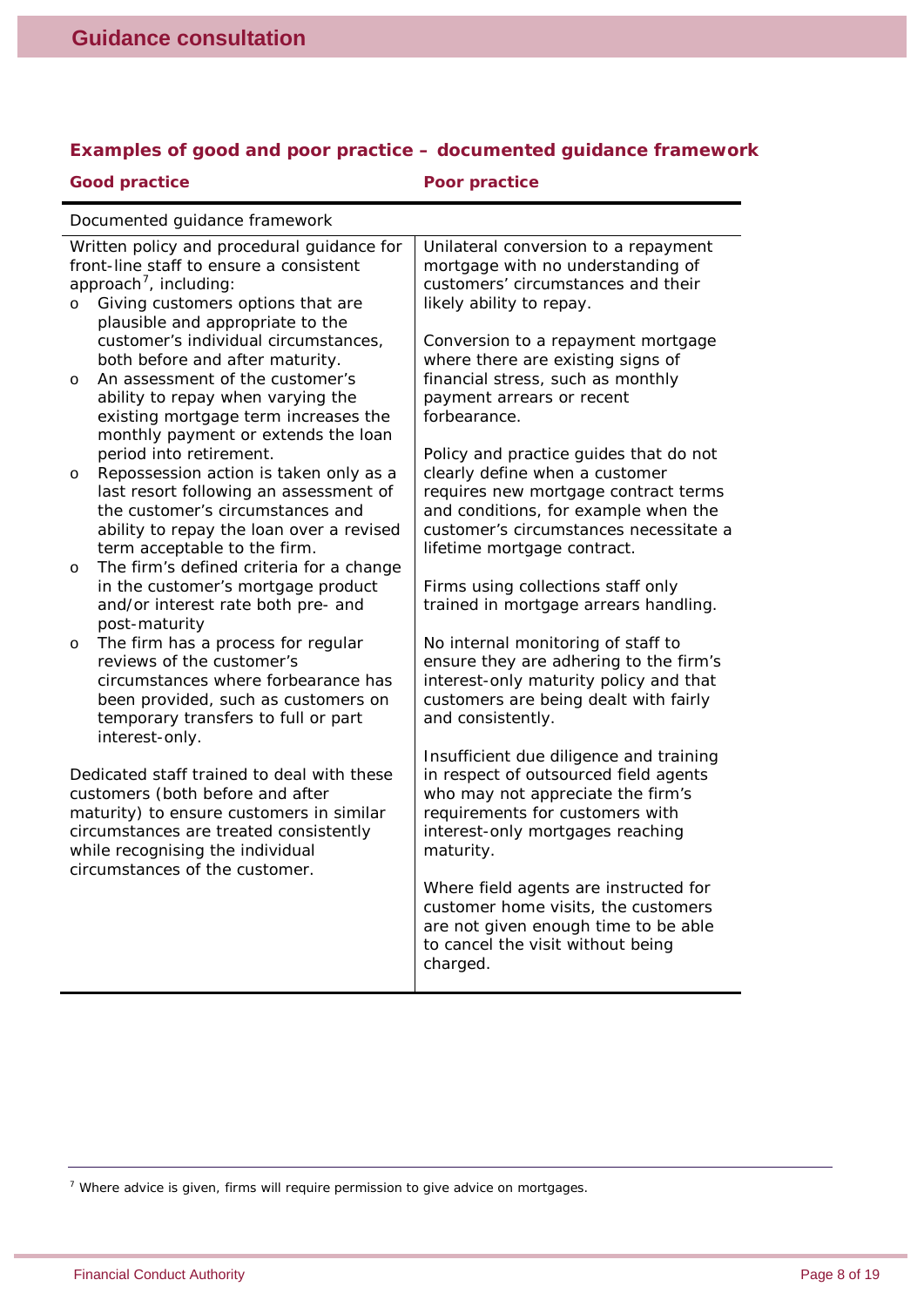#### **Management information**

- 3.16 We expect firms to have enough management information (MI) in place to monitor their interest-only back book.
- 3.17 The data recorded should be appropriate and sufficient so firms can:
	- a review the performance of options deployed during the mortgage term and after maturity;
	- b monitor any communication strategies deployed within the term of the mortgage;
	- c monitor and measure the interest-only back book to assess exposure;
	- d capture the current repayment strategy for existing interest-only customers (where known); and
	- e record and monitor prudential forbearance to meet reporting and provisioning requirements.
- 3.18 It is good practice for a firm to use analysis of its current mortgage portfolio to provide a basis to develop its current and future maturity strategy.

#### *Examples of good and poor practice – management information* **Good practice Poor practice**

| <b>GOOD DI ACTICE</b>                                                      | <b>POOL DI ACTICE</b>                  |
|----------------------------------------------------------------------------|----------------------------------------|
|                                                                            |                                        |
| Management information which includes:                                     | None or very limited management        |
| Communication strategy responses<br>$\circ$                                | information being collated.            |
| Options deployed before and after<br>$\circ$                               |                                        |
| term end (maturity), such as term                                          | No management information which        |
| extension, transfer to part interest-                                      | reviews the performance of options     |
| only/repayment                                                             | deployed after maturity.               |
| Post-maturity rolling options, such as<br>$\circ$                          |                                        |
| renewing term extensions                                                   | No analysis of current mortgage        |
| Post-maturity arrears, litigation and<br>$\circ$                           | portfolio to inform the firm's current |
| repossession                                                               | and future maturity strategy.          |
| Predictive data, such as loan<br>$\circ$                                   |                                        |
| repayment probability, which might                                         |                                        |
| include customer payment behaviours,                                       |                                        |
| loan size, loan to value, age at term<br>end and past regional performance |                                        |
| indicators                                                                 |                                        |
| Collating information to capture<br>$\circ$                                |                                        |
| current repayment strategy for existing                                    |                                        |
| interest-only customers (as part of a                                      |                                        |
| wider contact strategy via mail, phone                                     |                                        |
| and branch). This information is then                                      |                                        |
| used to develop the firm's interest-only                                   |                                        |
| strategy.                                                                  |                                        |
|                                                                            |                                        |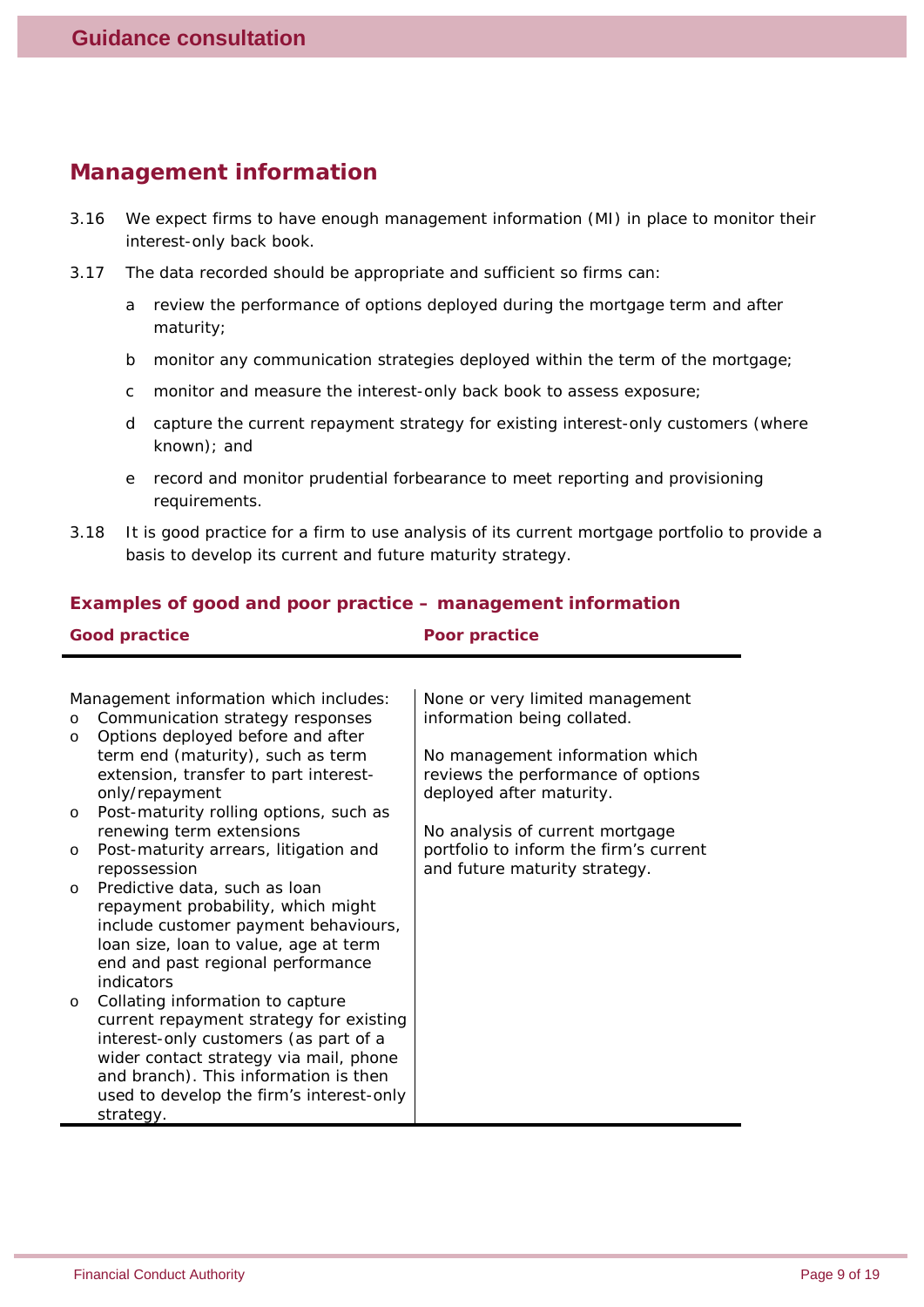#### **Customer communications**

- 3.19 It is important that firms have a communications strategy in place which gives customers enough time to take action where there is doubt about their ability to repay their interest-only mortgages.
- 3.20 If an existing arrears or forbearance arrangement is in place, firms may wish to consider how they adapt communications to those customers.
- 3.21 Firms provide annual statements to customers as required by [MCOB 7.5.3](http://www.fshandbook.info/FS/html/FCA/MCOB/7/5) which include a prominent reminder to interest-only customers of their responsibility to repay their loan. Over and above this, it is good practice for firms to engage early with interest-only customers by sending communications which set out the options available if a customer is concerned that they may be unable to repay their loan at the end of the mortgage term and detail, in a balanced way, any potential risks of not taking action in this situation. These communications may increase in regularity as the customer approaches the end of the mortgage term.<sup>[8](#page-9-0)</sup>
- 3.22 It is also good practice for firms to ensure that communications seeking to engage customers are clearly-worded, meaningful and encourage customers to respond.

| <b>Good practice</b>                                                                                                                                                                                                                                                                                                                                                                                                                                                                                                                                                                                    | Poor practice                                                                                                                                                                                                                                                                                                                                                                                                                                          |
|---------------------------------------------------------------------------------------------------------------------------------------------------------------------------------------------------------------------------------------------------------------------------------------------------------------------------------------------------------------------------------------------------------------------------------------------------------------------------------------------------------------------------------------------------------------------------------------------------------|--------------------------------------------------------------------------------------------------------------------------------------------------------------------------------------------------------------------------------------------------------------------------------------------------------------------------------------------------------------------------------------------------------------------------------------------------------|
| <b>Before maturity</b>                                                                                                                                                                                                                                                                                                                                                                                                                                                                                                                                                                                  |                                                                                                                                                                                                                                                                                                                                                                                                                                                        |
| A communication strategy where<br>customers are contacted over the term of<br>the mortgage and more regularly as they<br>approach the end of the mortgage loan<br>term.                                                                                                                                                                                                                                                                                                                                                                                                                                 | Customer communications do not give<br>the customer enough time to take<br>action, such as letters that advise the<br>loan has reached its end date and full<br>repayment is required, issued either<br>after, or very close to the end date.                                                                                                                                                                                                          |
| In addition to annual statements,<br>communications which:<br>set out and facilitate the options<br>$\circ$<br>available if a customer is concerned<br>that they are unable to repay by their<br>loan-term end date;<br>keep the process simple for customers;<br>$\circ$<br>provide a helpline contact telephone<br>$\circ$<br>number and times of availability;<br>inform customers of free impartial or<br>$\circ$<br>independent advice services, such as<br>the Money Advice Service; and<br>provide a balanced position which<br>$\circ$<br>includes any potential risks of not<br>taking action. | The same standard letters are issued<br>throughout the life of the mortgage,<br>and do not appropriately differentiate<br>the message to the customer as<br>maturity approaches.<br>No warnings on impact of not having a<br>suitable repayment strategy in place<br>within communications to customers.<br>Firms do not keep a central record of<br>options discussed/agreed with<br>customers, leading to inconsistent or<br>poor customer outcomes. |

#### *Examples of good and poor practice – consumer communications*

<span id="page-9-0"></span><sup>&</sup>lt;sup>8</sup> Firms are reminded that the requirements for a mid-term review, set out in **PS12/16** (Mortgage Market Review: *Feedback on CP11/31 and final rules*), will apply in respect of new mortgage contracts taken out after the rules come into effect in April 2014. The current guidance relates to the back book of existing interest-only mortgages.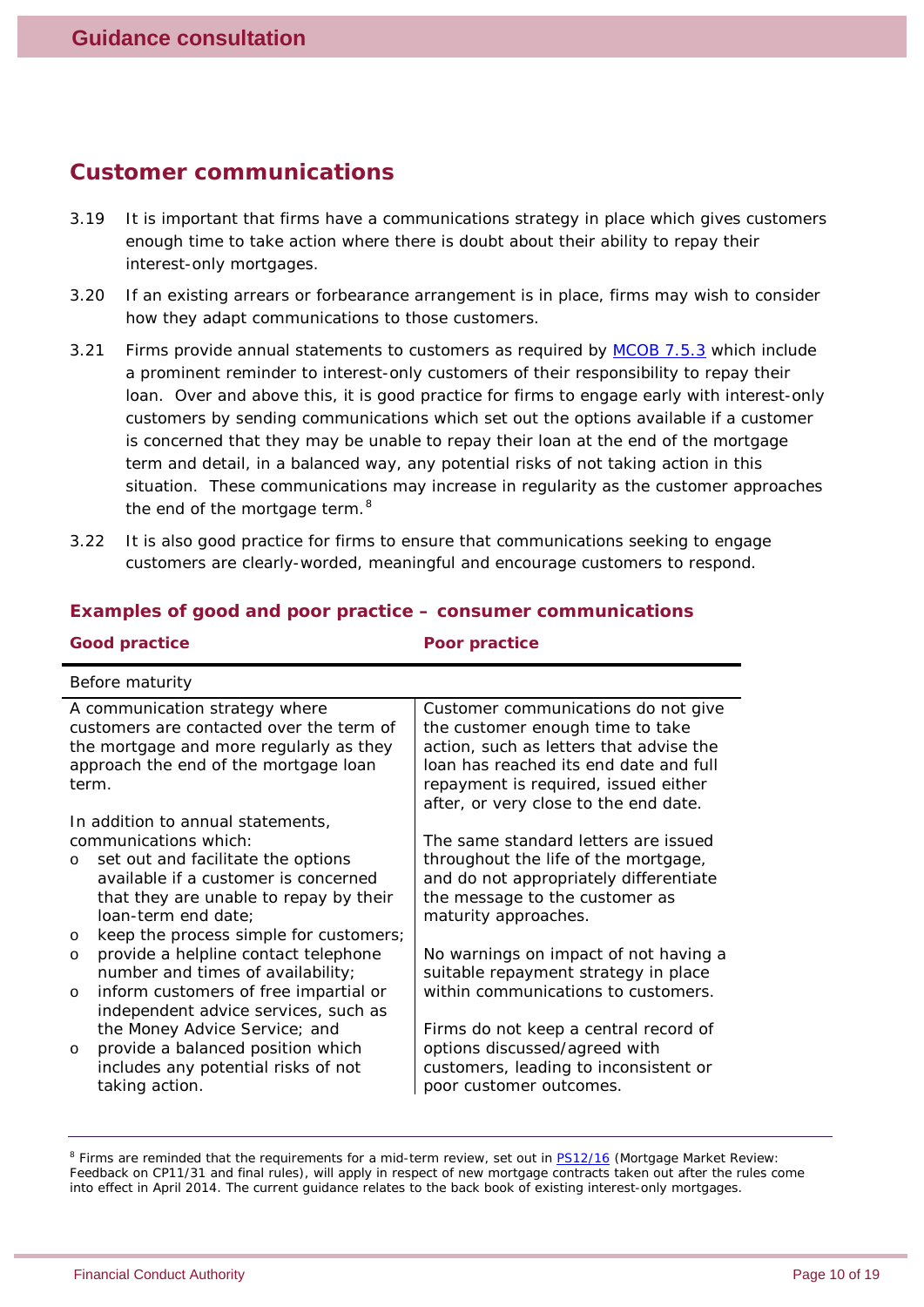| <b>Good practice</b>                                                                                                                                                                                                                                                                                                                                             | <b>Poor practice</b>                                                                                                                          |
|------------------------------------------------------------------------------------------------------------------------------------------------------------------------------------------------------------------------------------------------------------------------------------------------------------------------------------------------------------------|-----------------------------------------------------------------------------------------------------------------------------------------------|
| Communications which are tailored to the<br>individual circumstances of the customer,<br>to enhance levels of engagement and<br>which take account of different stages in<br>the mortgage lifetime.                                                                                                                                                              |                                                                                                                                               |
| Communications which are piloted and<br>reviewed to improve levels of customer<br>engagement (for example, using plain<br>language, etc.).                                                                                                                                                                                                                       |                                                                                                                                               |
| Communication strategies that are<br>supported by follow-up telephone<br>campaigns.                                                                                                                                                                                                                                                                              |                                                                                                                                               |
| Communications which recognise<br>customers may have a strategy for<br>repayment, such as downsizing or selling a<br>business, rather than a specific savings or<br>investment plan.                                                                                                                                                                             |                                                                                                                                               |
| Communications which are adapted for<br>those customers with existing arrears or<br>under forbearance arrangements.                                                                                                                                                                                                                                              |                                                                                                                                               |
| Online access which allows customers to<br>self-check current disposable income (with<br>an income and expenditure tool) and<br>consider surplus funds available for<br>mortgage overpayments or transfer to<br>partial or full capital repayment. Tool<br>indicates the benefit of these steps by<br>demonstrating the potential mortgage<br>balance reduction. |                                                                                                                                               |
| After maturity                                                                                                                                                                                                                                                                                                                                                   |                                                                                                                                               |
| Communications which encourage<br>customers to contact the firm to agree a<br>resolution and set out options available,<br>with warnings of the potential<br>consequences of not taking action.                                                                                                                                                                  | Communications issued at maturity<br>which do not give customers clear<br>details of the actions they can take or<br>who they should contact. |
|                                                                                                                                                                                                                                                                                                                                                                  | No warnings to the customers of the<br>potential consequences if no action is<br>taken.                                                       |
|                                                                                                                                                                                                                                                                                                                                                                  | Firms do not keep a central record of<br>options discussed/agreed with<br>customers, leading to inconsistent or<br>poor outcomes.             |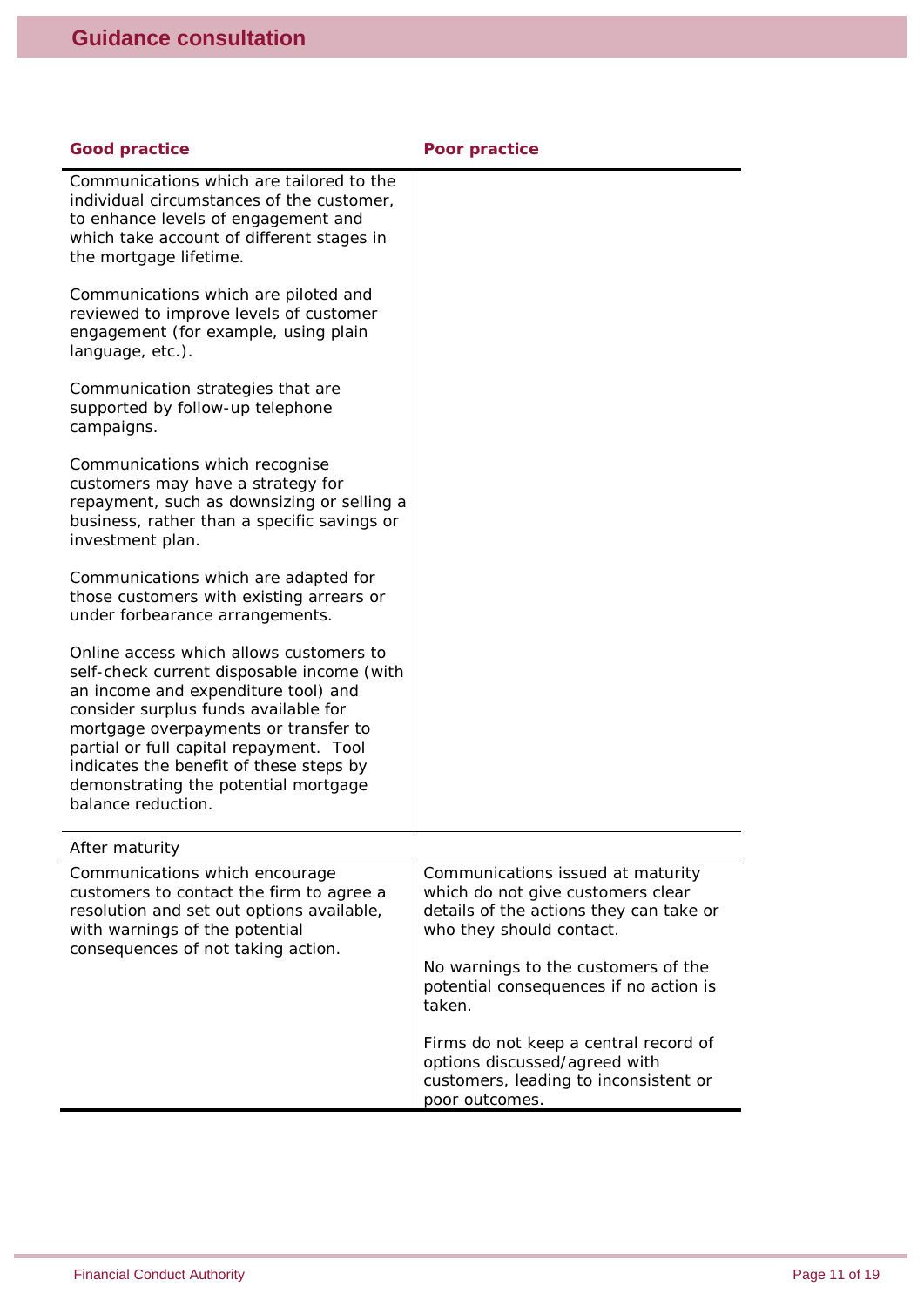# *4 Application of existing rules and guidance*

- 4.1 As set out in section 3, [Guidance for consultation,](#page-4-1) we expect firms to act in line with Principle 6 when dealing with interest-only mortgage customers.
- 4.2 While we do not have detailed existing rules that specifically set out how firms must treat customers unable, or at risk of being unable, to repay their loan, some of our MCOB rules may still apply in particular situations. This section aims to clarify the application of the rules in some common situations that may arise when dealing with existing interest-only customers.
- 4.3 We also reiterate for firms previously issued guidance on unfair contract terms and prudential forbearance, reporting and provisioning which can be found in [Annex 1](#page-15-0) & [Annex 2.](#page-16-0)

#### **MCOB 13: Arrears and Repossessions**

4.4 Our review has shown that the approach taken by firms to interest-only customers reaching maturity has broadly been aligned with the requirements set out in [MCOB 13](http://www.fshandbook.info/FS/html/FCA/MCOB/13) (arrears and repossessions), which amplifies Principle 6. We recognise the positive treatment of customers achieved by firms voluntarily aligning their approach with MCOB 13. But firms are not bound by this approach, as a failure to repay the capital at the end of the term does not fall within our Handbook definition of 'arrears'<sup>[9](#page-11-0)</sup>. So most of MCOB 13 does not apply except provisions relating to repossessions and sale shortfalls. For any customers who are in arrears when they reach the end of the term, MCOB 13 continues to apply.

## **MCOB 8 and MCOB 9: Equity release: advising and selling standards and product disclosure**

- 4.5 Where long term extensions are offered as a solution to customers unable to repay the capital at term end, a firm should consider whether this constitutes a *[lifetime mortgage](http://www.fshandbook.info/FS/glossary-html/handbook/Glossary/L?definition=G1294)*, where the requirements of  $MCOB 8$  and  $9$  will apply.</u></u>
- 4.6 A firm would have to enter into a new mortgage contract with the customer if they were changing a standard regulated mortgage contract to a lifetime mortgage.

<span id="page-11-0"></span><sup>&</sup>lt;sup>9</sup> The FCA Handbook definition of *[arrears](http://www.fshandbook.info/FS/glossary-html/handbook/Glossary/A?definition=G1275)* (in relation to a regulated mortgage contract or a home purchase plan) is either: (a) a shortfall (equivalent to two or more regular payments) in the accumulated total payments actually made by the customer measured against the accumulated total amount of payments due to be received from the customer; or (b) remaining in breach, for more than one month, of an agreed borrowing limit or of an obligation to pay or repay where the loan or home purchase plan does not have a regular payment or repayment plan.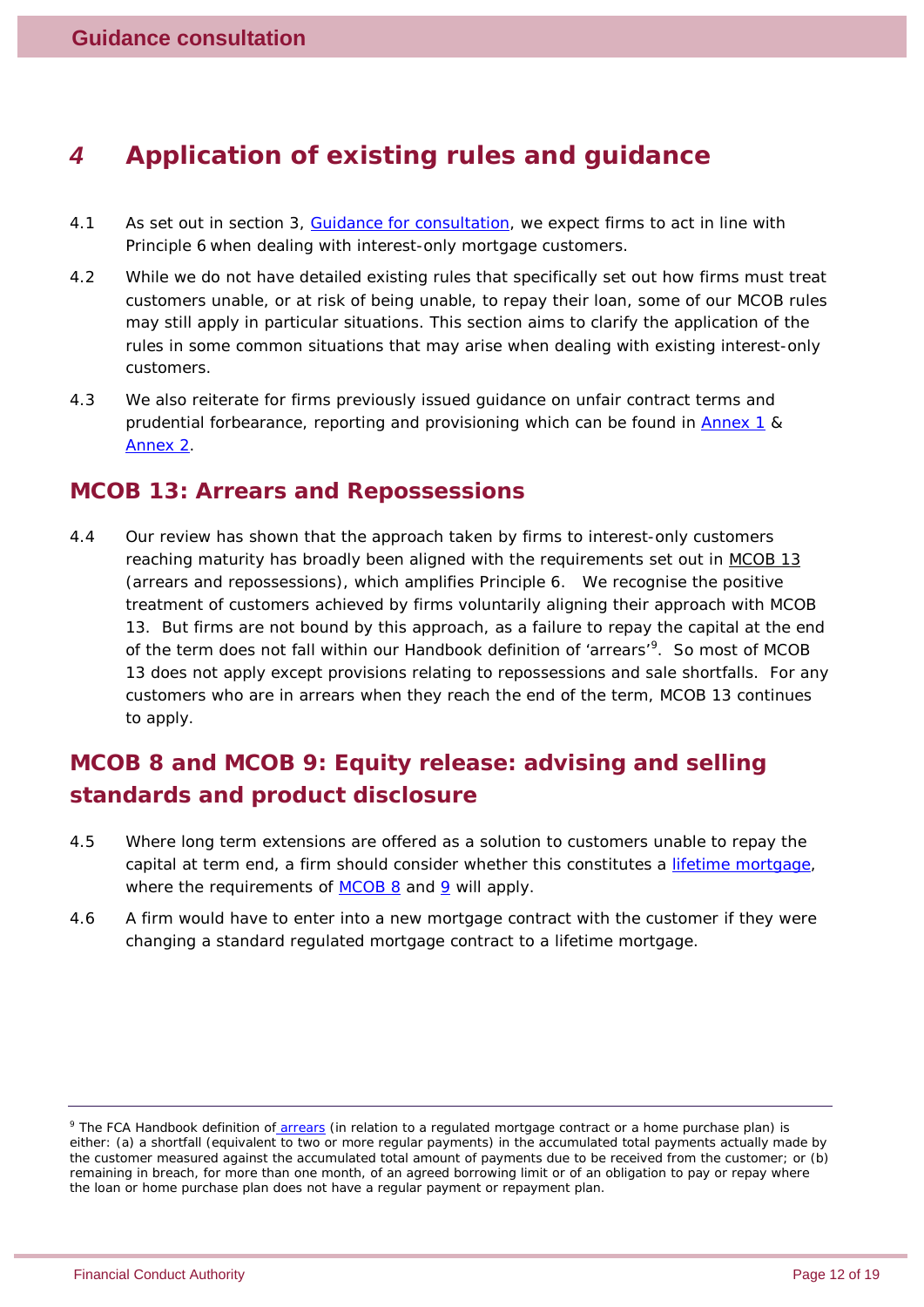## **MCOB 4 and MCOB 7: Sales and disclosure requirements for contract variations**

- 4.7 If a firm is arranging a variation to an existing regulated mortgage contract then MCOB [4.7](http://www.fshandbook.info/FS/html/FCA/MCOB/4/7) (advised sales) or [MCOB 4.8](http://www.fshandbook.info/FS/html/FCA/MCOB/4/8) (non-advised sales) may apply, depending whether it is an advised or non-advised sale.
- 4.8 After the Mortgage Market Review is implemented in April 2014, the new rules for advised sales and execution-only sales will apply.
- 4.9 The disclosure requirements in [MCOB 7.6](http://www.fshandbook.info/FS/html/FCA/MCOB/7/6) (event driven information) apply where certain changes are made to the mortgage, such as a rate switch, or a change to the amount of each payment due.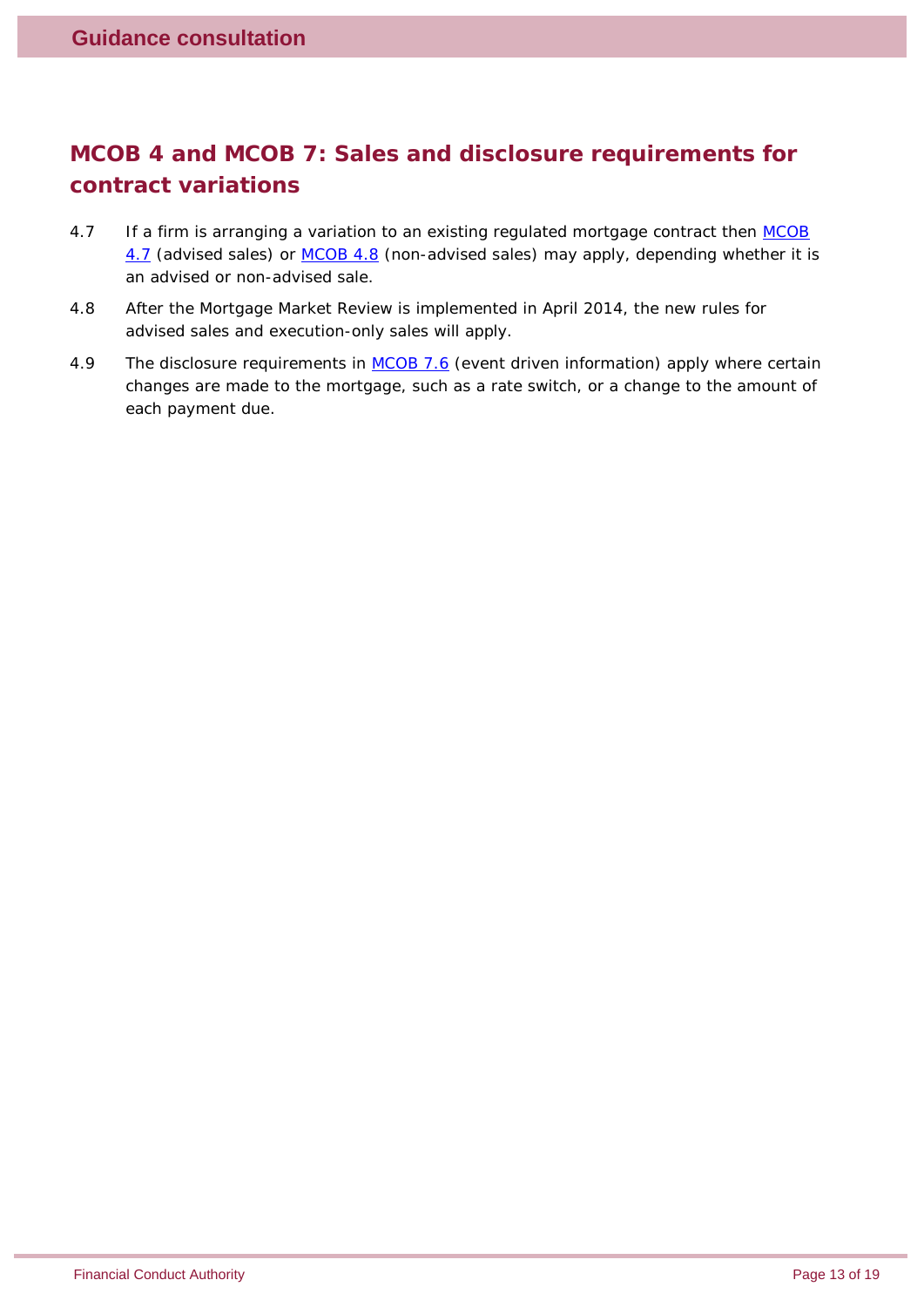# *5 Considerations regarding mortgage contracts*

- 5.1 In general, where a mortgage has reached maturity without the capital being repaid, the Terms & Conditions (T&Cs) of the mortgage will continue until the loan is repaid. Most contracts are likely to require monthly payments to be made until the loan is repaid.
- 5.2 Mortgage contract parties may agree a strategy for repayment of the debt and that may lead to an agreed change in the original terms and conditions. When firms implement facilities at maturity, such as a term extension, this may restrict a firm's right to foreclose unless a further breach of contract occurs.
- 5.3 A failure by the party not in breach to act at maturity, could, in some circumstances, limit the way that party is able to behave thereafter.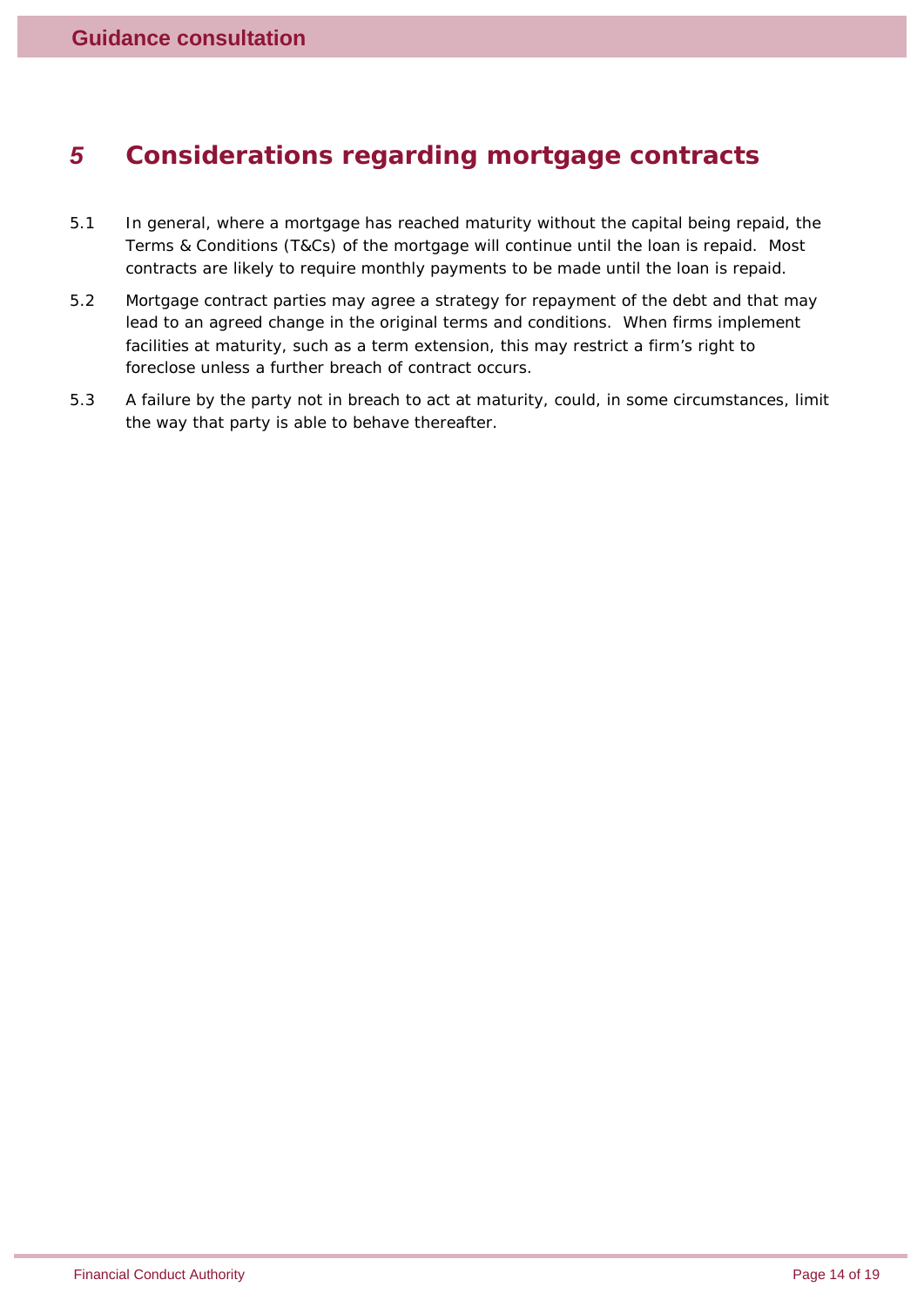## *6 How to respond to the consultation*

- 6.1 We are asking for your written responses to this consultation by close of business on 3 June 2013.
- 6.2 We cannot guarantee that we will consider responses we receive after this date.
- 6.3 You can send your response by email to  $InterestOnly@fa.org.uk$  or by post to Meg Gay, Supervision Division, The Financial Conduct Authority, 25 The North Colonnade, Canary Wharf, London, E14 5HS.
- 6.4 There is no need to submit a response by post if you are also emailing it.
- 6.5 When responding, please state whether you are doing so as an individual or on behalf of an organisation. Please include your contact details with your response, in case we need more detail on any issues you raise.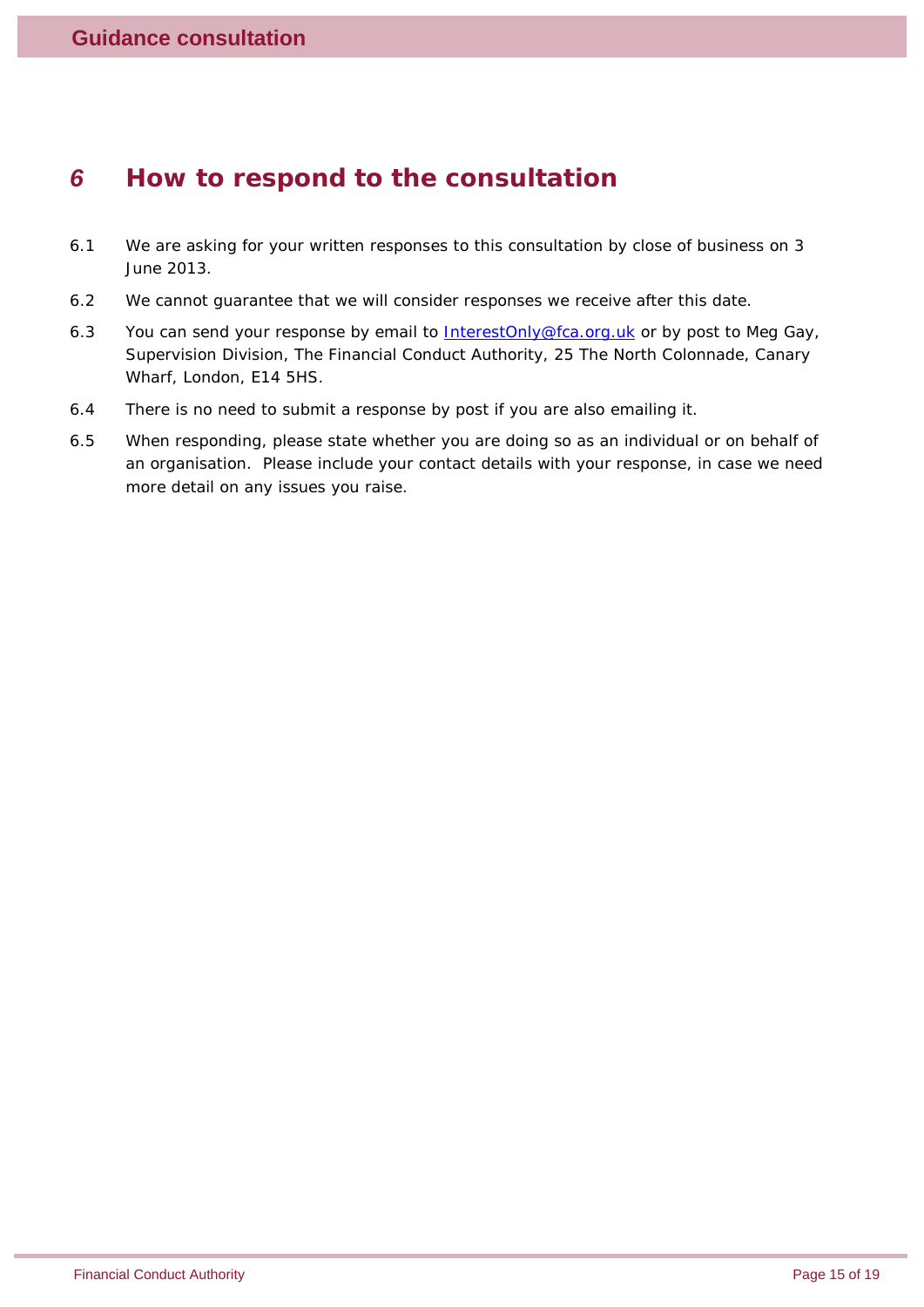### <span id="page-15-0"></span>**Annex 1**: **Changing a Contract – Unfair Terms Considerations**

- 1. Our views on terms we consider may be unfair under the Unfair Terms in Consumer Contracts Regulations 1999, which include switching terms in mortgage contracts, were published in January 2012<sup>[10](#page-15-1)</sup>.
- 2. We considered that a term may be unfair under the Regulations if it provided a firm with too broad a discretion to determine if or when the term would apply. 'Improving [Standards in Consumer Contracts'](http://www.fsa.gov.uk/static/pubs/guidance/fg12_02.pdf) includes our views in relation to variation terms and terms that provide firms with too broad a discretion.
- 3. We expect firms to consider our previously published guidance and as such firms should not be relying on such (potentially unfair) terms in contracts to unilaterally convert mortgages.
- 4. We were disappointed to see during our thematic review, in some examples, terms in contacts provided firms with the right to unilaterally (in other words, independently of a consumer's agreement to the change) convert mortgages from interest-only to a repayment basis with no understanding of customers' ability to repay. We consider such terms are likely to be unfair under the Regulations.

<span id="page-15-1"></span> $10$  Guidance published in January 2012 about switching terms in mortgage contracts:

[www.fsa.gov.uk/static/pubs/guidance/fg12\\_01.pdf](http://www.fsa.gov.uk/static/pubs/guidance/fg12_01.pdf) and also 'Improving Standards in Consumer Contracts':

[www.fsa.gov.uk/static/pubs/guidance/fg12\\_02.pdf](http://www.fsa.gov.uk/static/pubs/guidance/fg12_02.pdf) which includes our views in relation to variation terms and terms that provide firms with too broad a discretion.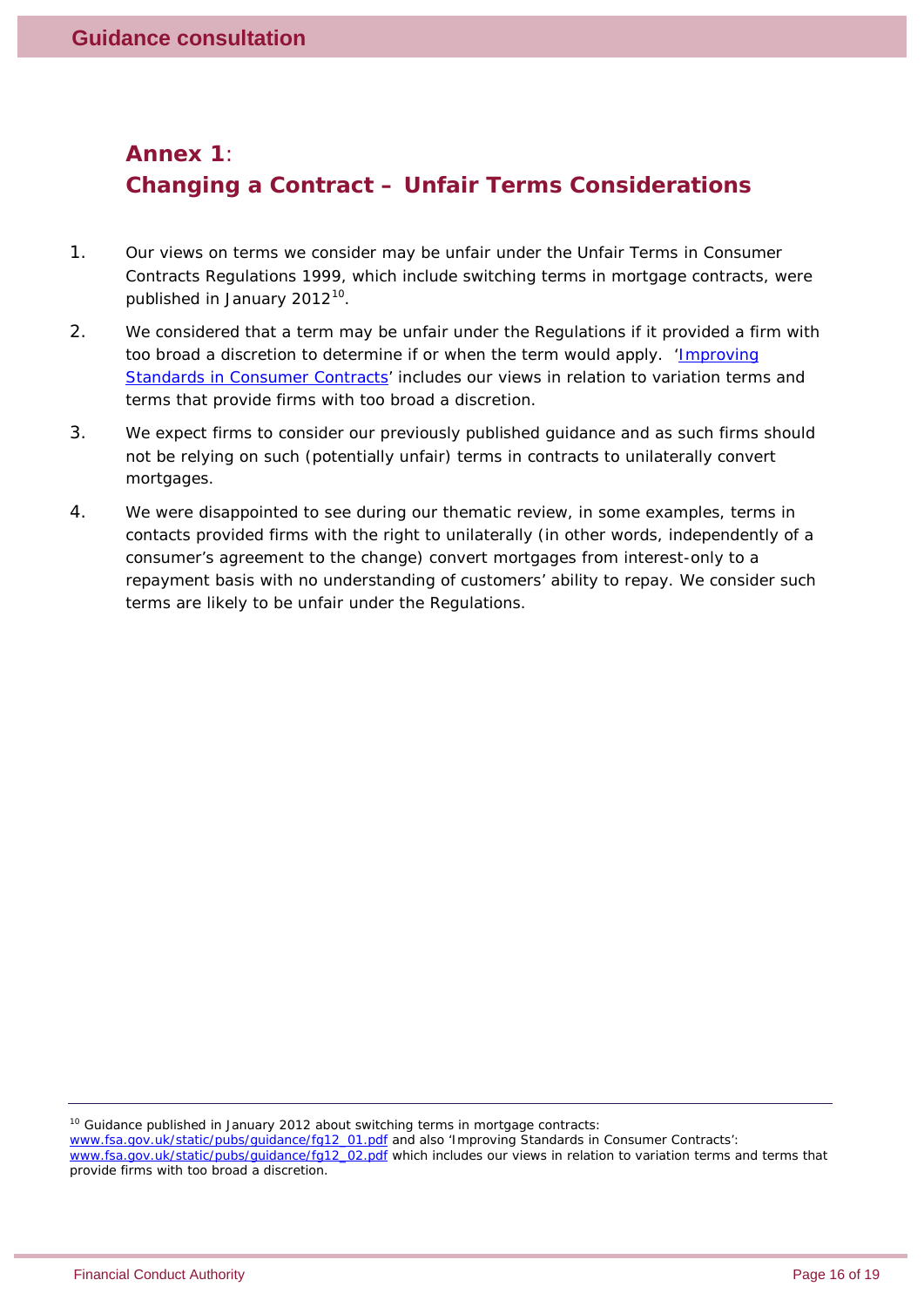#### <span id="page-16-0"></span>**Annex 2:**

# **Prudential forbearance, reporting and provisioning for non-repayment of the capital balance at the term end**

- 1. We published guidance in October 2011 (which set out our findings during our prudential review of firms' mortgage forbearance and impairment provisions processes and set out the actions we want firms to take. [www.fsa.gov.uk/pubs/guidance/fg11\\_15.pdf.](http://www.fsa.gov.uk/pubs/guidance/fg11_15.pdf)
- 2. This existing guidance includes consideration for loans past maturity (p21) and identifies the full or partial non repayment of the capital balance at the end of the term end as a potential impairment event (p37).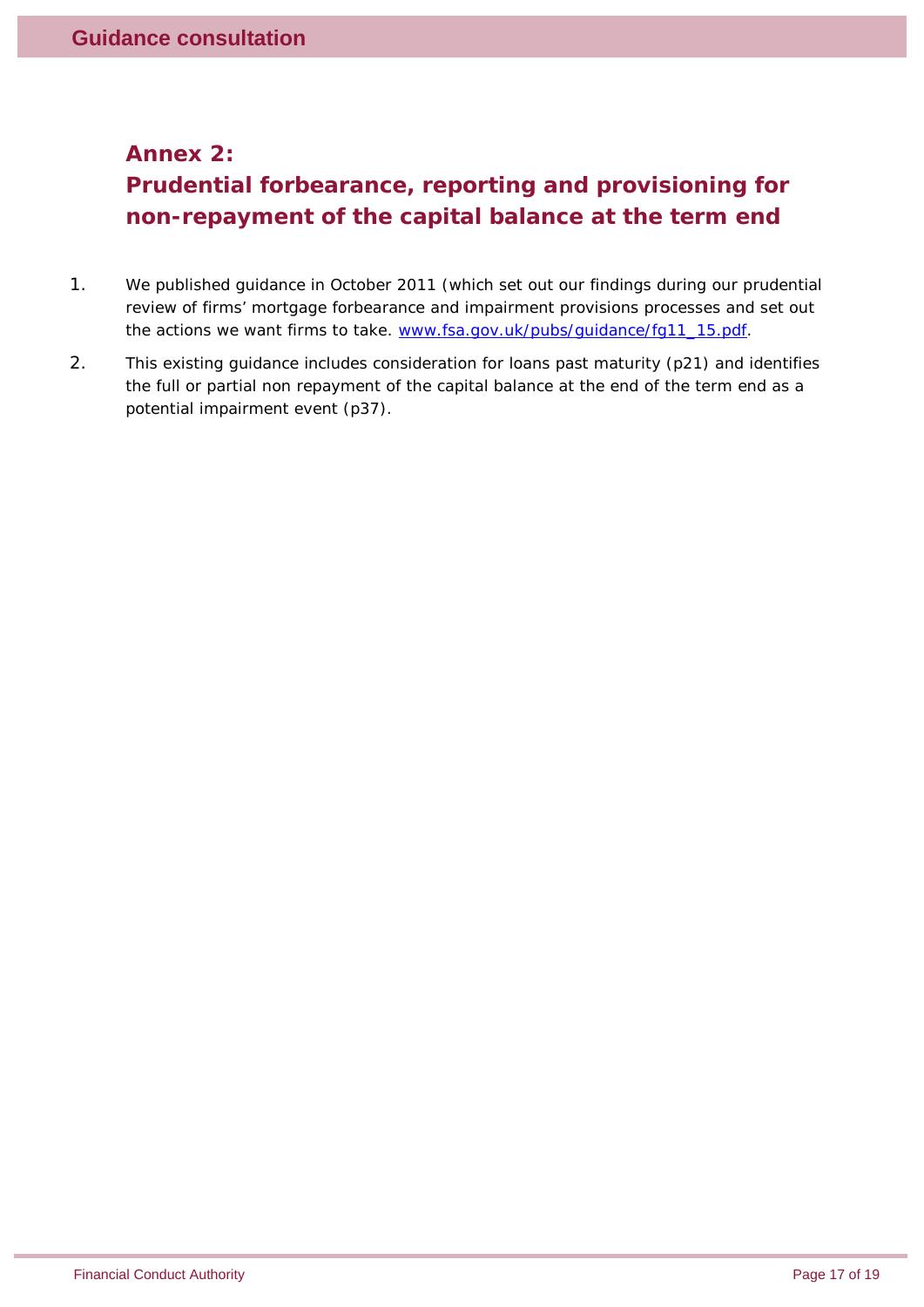# **Annex 3: Cost benefit analysis**

- 1. As we are not making any new rules, our statutory cost-benefit analysis (CBA) requirements do not apply. However, we have committed to consider conducting and publishing an analysis of the costs and benefits of any guidance that is likely to result in firms or consumers incurring significant costs that were not formally considered when we consulted on the rule or the Principle the guidance relates to.
- 2. The proposed guidance on *Dealing fairly with interest-only mortgage customers who risk being unable to repay their loan* may impose some costs. This annex considers these costs and explains why we believe the benefits justify making this guidance. We welcome comments on this analysis.

### **Costs**

- 3. **Costs to firms:** firms may incur some small administrative costs as a consequence of considering the proposed guidance, by undertaking some of the following activities:
	- a **Developing an interest-only maturity strategy:** firms may incur costs to develop an interest-only maturity strategy and implement a documented guidance framework for dealing with interest-only mortgages.
	- b **Increased engagement with customers**: after considering our examples of good and poor practice, and implementing an interest-only maturity strategy, firms may decide to increase their level of engagement with customers. As a result, firms may incur increased administrative costs due to greater staffing levels required to discuss options with customers, introduction of dedicated help lines or teams to undertake this work or increased frequency of mailings to customers.
	- c **Training and monitoring of staff:** firms may incur additional costs to undertake appropriate training for front-line staff dealing with interest-only mortgage customers. Firms may also incur increased costs to monitor staff undertaking this work in order to ensure staff are adhering to the firm's interest-only policy and ensure customers are being dealt with consistently.
	- d **Increased monitoring/management information:** firms may decide to review their internal reporting arrangements after considering our examples of good and poor practice which may incur increased costs. Firms may decide to consider how they effectively collate appropriate data in order to provide meaningful management information (MI) to:
		- (i) review the performance of options deployed during the mortgage term and after maturity;